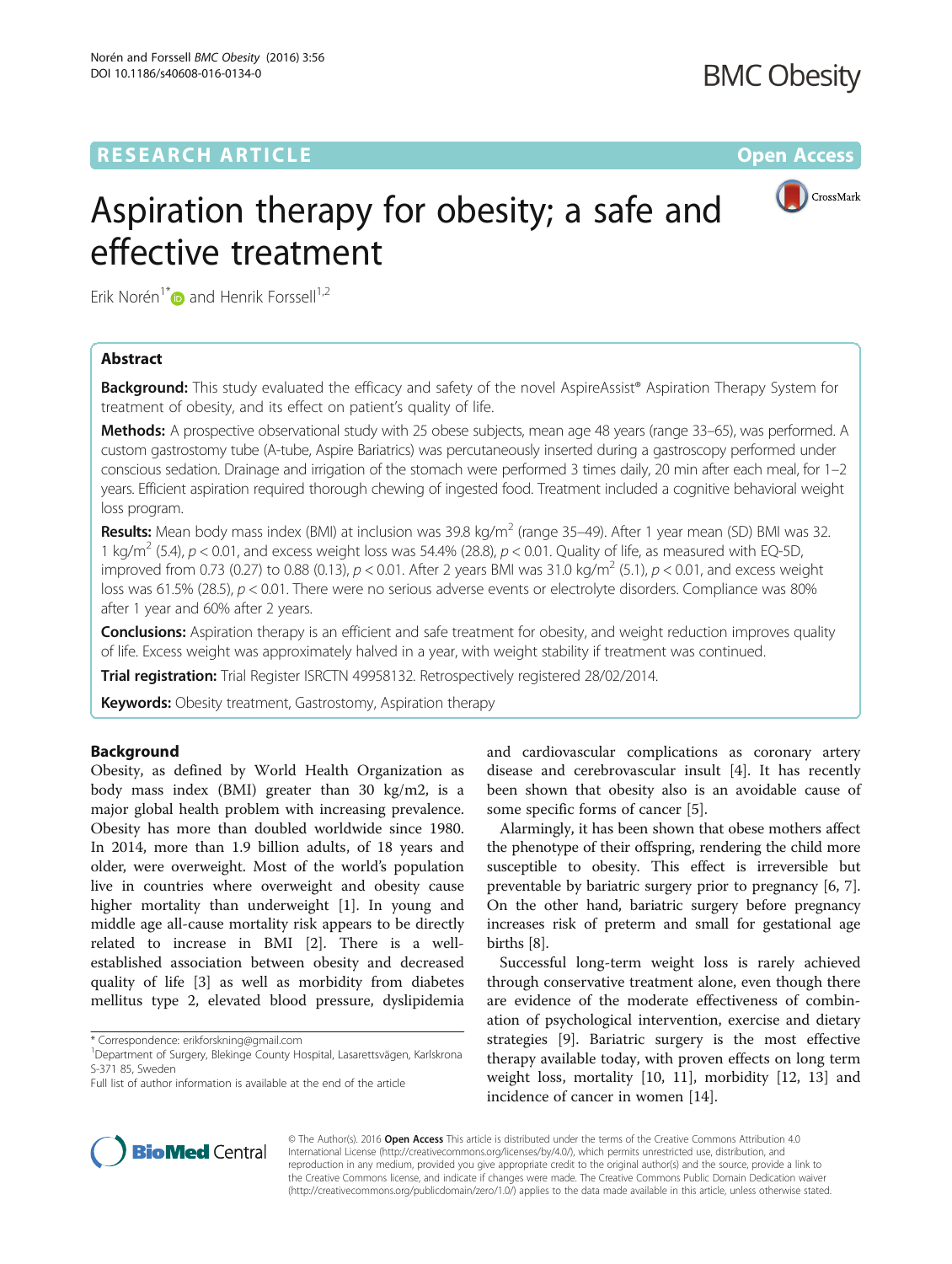<span id="page-1-0"></span>Bariatric procedures alter the anatomy of the gastrointestinal tract with the purpose of either restricting caloric intake or reducing absorption of food nutrients. All surgical procedures entail risks of complications. In bariatric surgery these risks mainly comprises malabsorption and surgical complications related to leakage from anastomoses or internal herniation of small bowel. In recent years new endoscopic techniques have emerged, thus providing less invasive options for treatment of obesity [\[15](#page-7-0), [16](#page-7-0)].

We evaluated a new device for treating obesity, the AspireAssist® Aspiration Therapy System (Aspire Bariatrics, King of Prussa, PA), which consists of an endoscopically placed gastrostomy tube and siphon assembly. AspireAssist® allows patients to aspirate gastric contents 20 min after meal consumption three times daily. Aspiration takes about 10 min to perform and removes approximately 30% of ingested calories.

A pilot study by Sullivan et al. [[17](#page-7-0)] reported significantly greater loss of excess weight with Aspiration Therapy in combination with lifestyle intervention, mean 49.0 (SEM 7.7)%, than lifestyle intervention alone, mean 14.9 (SEM 12.2)%, after 1 year follow-up. The authors also concluded that aspiration therapy does not induce any adverse eating behaviors or change baseline depression scores. All patients were supplemented with potassium chloride (20 mmol orally daily) and started on omeprazole (20 mg orally daily) to inhibit gastric acid secretion.

Irrigation and aspiration of gastric content can possibly lead to chronic loss of hydrogen and chloride ions. The physiologic response is renal secretion of potassium ions and resorption of hydrogen ions, resulting in hypochloremic hypokalemic metabolic alkalosis [[18, 19](#page-7-0)]. Loss of potassium ions cause hypokalemia and risk of cardiac arrhythmia.

We have previously reported preliminary results of treatment with 6 months follow-up [[20\]](#page-7-0). The aim of the current study was to evaluate weight loss, safety and quality of life with AspireAssist® treatment for 1 to 2 years in obese subjects.

# Methods

## Study design

A single-center, observational, 1-year, prospective study was conducted at the Department of Surgery at Blekinge County Hospital in Karlskrona, Sweden. Power calculation for sample size was not performed due to lack of published reports of AspireAssist®. This study was designed as an initial exploratory study of safety and effectiveness. Subjects were consecutively recruited after advertisement in local media. Inclusion criteria were BMI  $\geq$  35.0 kg/m<sup>2</sup> and age from 25 to 65 years. Exclusion criteria were myocardial infarction during the last 3 months, known malignancy, chronic liver or kidney disease, prior major surgery in the upper gastrointestinal tract, psychiatric disease including substance abuse, eating disorder, mental retardation or other intellectual disability. Participants had the option to continue therapy for an additional year.

## Aim

The aim of the current study was to evaluate weight loss, safety and quality of life with AspireAssist® treatment for 1 to 2 years in obese subjects.

#### Subjects

Twenty-five obese subjects were enrolled between July and September 2012. All subjects underwent interview and medical examination. There were 23 women and two men. Median age was 48 years (range 33–65). Baseline comorbidities are presented in Table 1.

## Study protocol

The components in the AspireAssist® Aspiration Therapy System and the technique for endoscopic placement of the A-tube are described by Sullivan et al. [\[17](#page-7-0)]. Changes from the protocol used by Sullivan et al. include addition of preoperative diet, use of ultrasound, change in prophylactic antibiotics and elimination of prophylactic prescription of potassium and proton pump inhibitors.

| <b>Table 1</b> Comorbidities under treatment at baseline and after |  |  |  |
|--------------------------------------------------------------------|--|--|--|
| 12 months aspiration therapy                                       |  |  |  |

| Comorbidities under treatment<br>Number of subjects | Baseline, all<br>subjects<br>$n = 25$ | Baseline, per<br>protocol<br>$n = 20$ | 12 months,<br>per protocol<br>$n = 20$ |
|-----------------------------------------------------|---------------------------------------|---------------------------------------|----------------------------------------|
| Diabetes mellitus type 2 (total)                    | 7                                     | 7                                     | 5                                      |
| - Diet treatment                                    | $\mathfrak{D}$                        | $\mathcal{P}$                         | $\mathfrak{D}$                         |
| - Metformin                                         | 4                                     | 4                                     | $\mathfrak{D}$                         |
| - Metformin + insulin                               | 1                                     | 1                                     | 1                                      |
| Hypertension (total)                                | 9                                     | 8                                     | 7                                      |
| - Diuretic                                          | 6                                     | 5                                     | 4                                      |
| - ACF-inhibitor                                     | 5                                     | 5                                     | 4                                      |
| - Beta receptor antagonist                          | 3                                     | 3                                     | 3                                      |
| Hyperlipidemia (total)                              | $\mathfrak{D}$                        | $\mathcal{P}$                         | $\mathfrak{D}$                         |
| - Statin                                            | $\mathfrak{D}$                        | $\mathfrak{D}$                        | $\mathfrak{D}$                         |
| Mood disorder (total)                               | 9                                     | 6                                     | 6                                      |
| - SSRI                                              | 8                                     | 6                                     | 6                                      |
| - Tricyclic antidepressant                          | 1                                     | $\Omega$                              | $\Omega$                               |
| Gastroesophageal reflux<br>disease                  | $\mathfrak{D}$                        | 2                                     | 3                                      |
| - Omeprazole                                        | $\mathfrak{D}$                        | $\mathcal{P}$                         | 3                                      |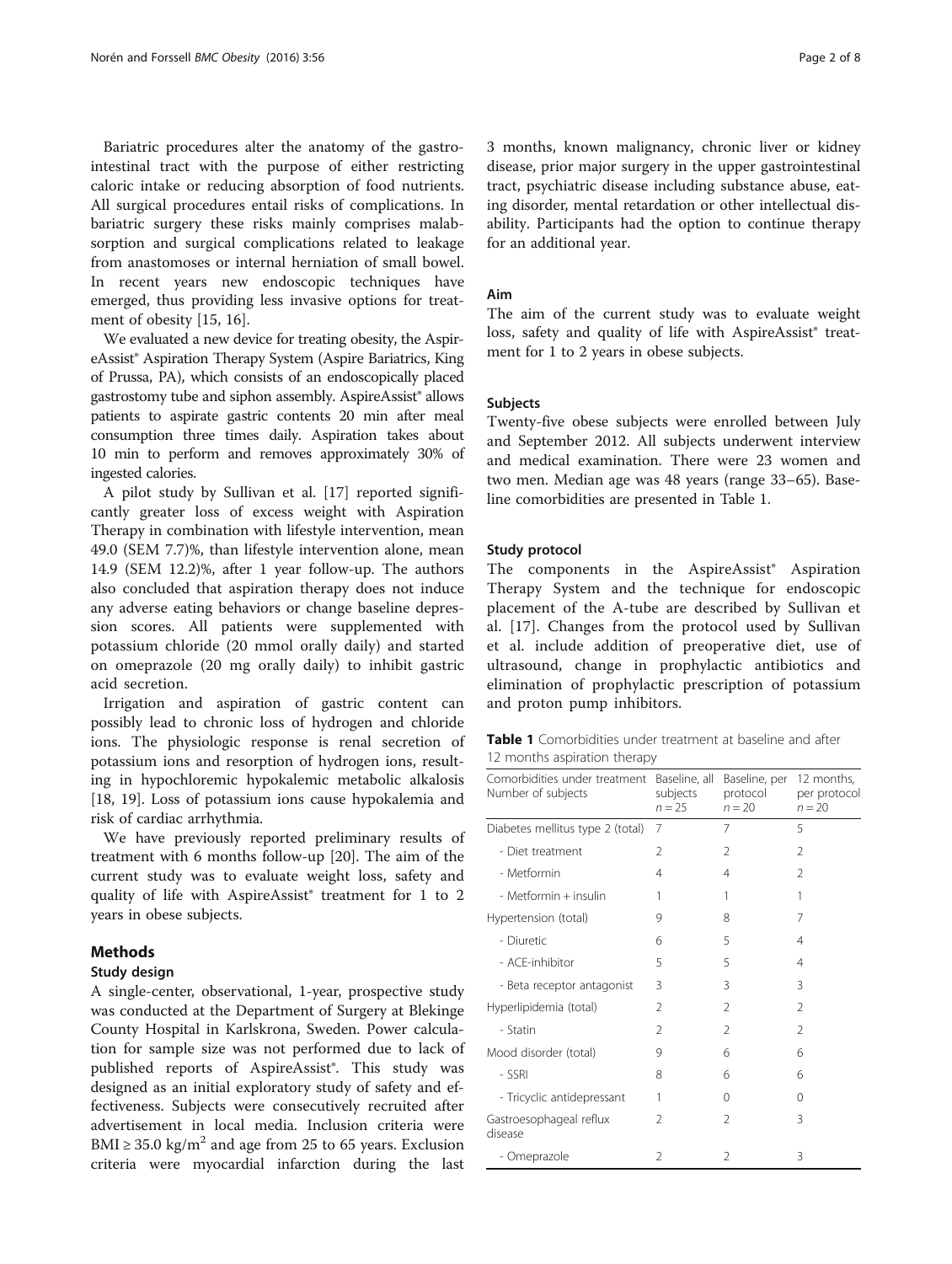## Preoperative diet

Consistent with the pre-surgical regimen for bariatric surgery in Sweden, subjects were placed on a 4 week preoperative very low calorie diet (VLCD) (Slanka, Slanka Sverige AB, Sweden) providing approximately 680 kcal per day. Preoperative diet reduces liver size [\[21\]](#page-7-0) and thereby, theoretically, lowers the risk of iatrogenic liver damage.

### Placement of the A-tube

The gastrostomy tube (the AspireAssist® A-tube) was placed as a conventional pull percutaneous endoscopic gastrostomy (PEG) and was performed under conscious sedation (midazolam and ketobemidone). A standard pull PEG set (Boston Scientific Europe, France) was used. Careful evaluation of the optimal site for the placement of the A-tube was performed in the epigastric part of the abdomen with transillumination and finger indentation at endoscopy. Bedside ultrasound examination was performed to mark the border of the left liver lobe. All patients received a postoperative prescription of paracetamol and codeine.

#### Prophylactic antibiotics

Immediately after the procedure all patients received a single dose of sulfamethoxazole and trimethoprim orally [\[22\]](#page-7-0).

#### Placement of skin-port

Approximately 14 days after A-tube placement, allowing the fistula to be formed, the tube was cut at the level of the skin and a low-profile valve (the AspireAssist® Skin-- Port) was installed. The tube was subsequently shortened and the Skin-port readjusted following weight-loss.

#### Aspiration therapy

As reported by Sullivan et al. [[17](#page-7-0)], subjects were instructed to aspirate 20 min after breakfast, lunch, and dinner. To prevent the tube from clogging when attempting to aspirate, patients were instructed to chew their food thoroughly. The AspireAssist® Connector opens the valve and enables irrigation with tap water and aspiration of gastric contents. The Connector counts down after each connection and is disabled after 115 cycles, preventing additional aspirations, and hence requires the subject to return to a healthcare professional to obtain a new Connector.

## Cognitive behavioral therapy

Cognitive behavioral therapy (CBT) weight loss program with elements of psychoeducation and mindfulness was provided along with aspiration therapy by a CBT-certified therapist and psychologist. Two sessions were performed individually and six sessions were performed in group during the initial 3 months of aspiration therapy. In total each subject participated in eight sessions of CBT. In addition to CBT each subject had seven appointments with the project out-patient nurse for clinical control and cutting of external excess tube length.

## Assessment of quality of life

Quality of life was assessed by EuroQoL 5-dimension (EQ-5D,<http://www.euroqol.org>) questionnaires and by a visual analogue scale (VAS) of EQ-5D at baseline and at 52-weeks.

## Electrolyte and pharmacological considerations

The risk of slowly developing intracellular potassium deficiency regardless of normal potassium in blood samples motivated measurement of total potassium ion content in 24 h urine samples to detect an increase in potassium losses. Six subjects were on diuretics for blood pressure control and were supplemented with oral potassium chloride 20 mmol, daily. All subjects were instructed to administer any oral medications after aspiration, or 2 h before aspiration.

#### **Monitoring**

Subjects had regular contact with the out-patient nurse; initially four times during the first 3 months, thereafter every 3 months. Blood and urine samples were collected and weight registered every 3 months. Medical charts were reviewed, and subjects were inquired for adverse events, at each study visit. The Clavien-Dindo classification of surgical complications [\[23](#page-7-0), [24\]](#page-7-0) was used for grading of complications.

#### Statistical analysis

The statistical analysis was performed using Stata version 14 (StataCorp LP, College Station, Texas, USA). Skewness/Kurtosis test was used for normality assessment. Parametric variables are presented as mean with standard deviation (SD), and compared by two sample student  $t$  test. Nonparametric variables are presented as median with inter quartile range (IQR), and compared with Wilcoxon matched-pairs signed-ranks test. A two-sided *p*-value of ≤0.050 was considered statistically significant. Data in Fig. [2](#page-3-0) and Table [2](#page-4-0) is presented both as "per protocol" ( $n = 25$  at baseline,  $n = 20$  at 12 months and  $n = 15$  at 24 months) and as intension to treat  $(n = 25)$  with the last registered value carried forward.

BMI is calculated from body mass in kg divided with the square of patient length in meters. Percent excess weight loss is weight loss in percent exceeding BMI 25: ((baseline BMI - BMI at measure point)/(baseline BMI - 25)) \*100.

# Results

## Compliance

Twenty of the subjects (80%, one man and 19 women) completed the intended 12-months of aspiration therapy (Fig. [1](#page-3-0)). Five subjects withdrew from the study prior to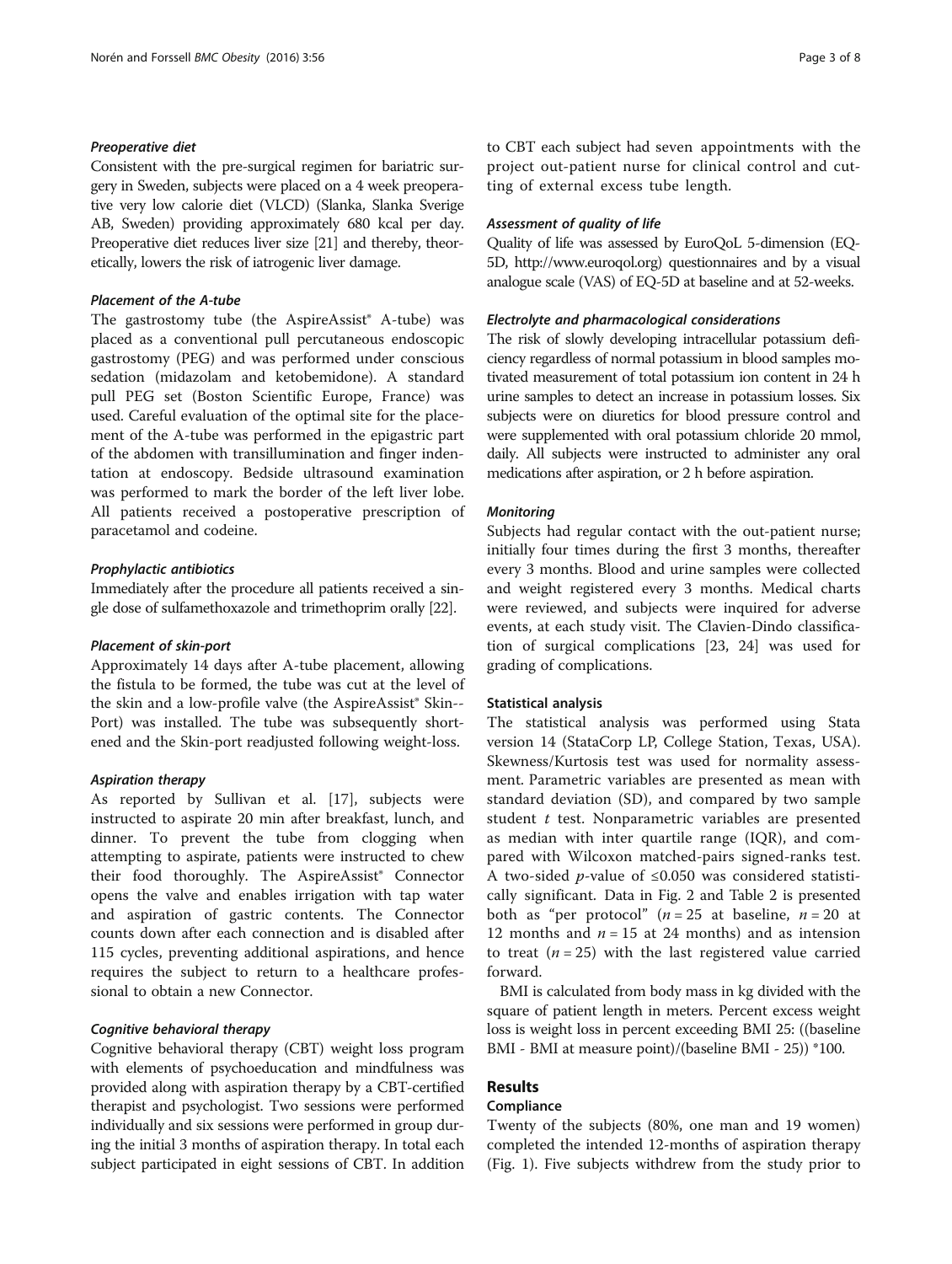<span id="page-3-0"></span>

1-year, primarily due to lack of motivation and unwillingness to comply with the regimen. Sixteen subjects experienced the Aspire method functioning and chosed to continue treatment for a second year. One of the 16 subjects withdrew before completion of the second year. In one case the proximal end of the A-tube had migrated from the fundus of the stomach down into the bulb of the duodenum and thereby constituting an outlet obstruction which was consistent with the vomiting and nausea reported by the patient. In all subjects that aborted the treatment, the A-tubes were removed in a secondary gastroscopy and the fistula closed spontaneously thereafter.

Frequency of aspirations was registered in a personal diary during the first year of treatment. Aspiration three times daily was reported for 76% of days for subjects in active treatment. A detailed analysis of the diary data was

not performed, but a tendency was noted that weight loss correlated with frequency of aspirations. Frequency of aspirations was reduced after consistent weight loss.

# Weight

Weight data is presented in Fig. 2 and Table [2.](#page-4-0) Mean baseline weight was 107.4 kg (SD 18.7) and mean baseline excess weight (defined as weight exceeding BMI 25) was 40.2 kg (SD 13.8). Mean excess weight loss per protocol was 54.4% (SD 28.8) at 12 months and 61.5% (SD 28.5) at 24 months.

#### Procedure safety - electrolytes

Changes in electrolyte values during aspiration therapy are presented in Table [3.](#page-4-0) There were neither significant differences in serum potassium concentrations nor any significant difference in total urinary secretion of potassium in 24 h samples, as presented in Fig. [3.](#page-5-0) Urine samples showed a trend of increasing pH in the urine, indicating alkalization of urine, but the difference was not statistically significant. Change of the urine pH value is illustrated in Fig. [3](#page-5-0).

Among the seven diabetic patients there was a significant reduction in glycosylated hemoglobin type A1c (HbA1c) level from median 47 (IQR 43–66) mmol/mol to median 42 (IQR 36–64) mmol/mol,  $p = 0.03$ . Some of the subjects were able to reduce or withdraw their oral medications for diabetes, as presented in Table [1](#page-1-0).

#### Procedure safety - complications

During the first postoperative week 13 subjects (52%) reported moderate pain (relieved by analgesics) and three subjects (9%) reported severe pain. Two were admitted to hospital and underwent computed tomography due to



Fig. 2 Weight loss during 24 months aspiration therapy. Baseline is "-1 month" followed by 4 weeks very low calorie diet before insertion of A-tube at "0 months". Excess weight is weight exceeding BMI of 25. Data are presented as mean values with standard deviation. a Weight. b Body Mass Index. c Excess weight loss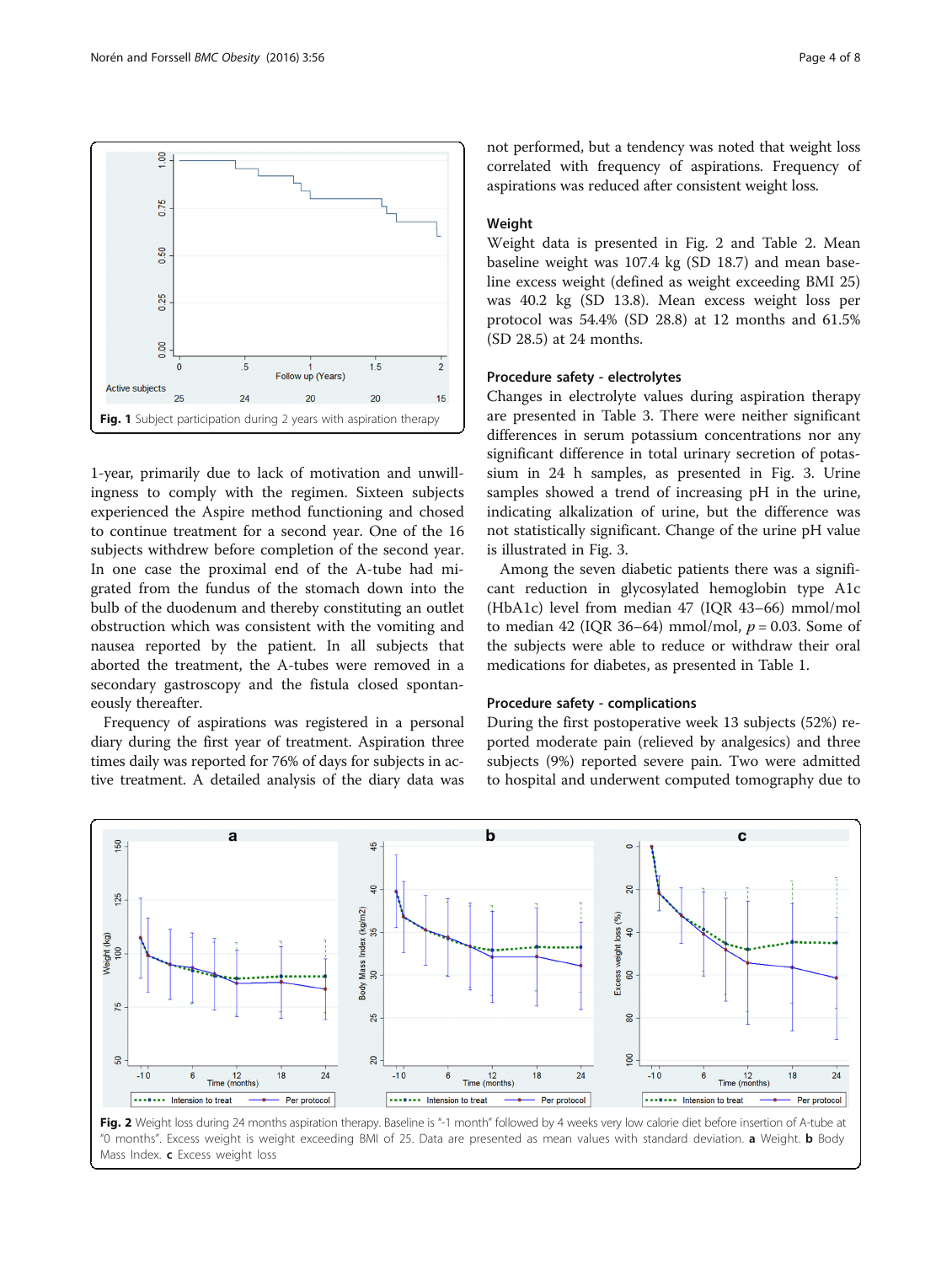| Weight data<br>Mean (SD)                           | Baseline     | 12 months   | $\mathcal{P}$ | 24 months   | р      |
|----------------------------------------------------|--------------|-------------|---------------|-------------|--------|
| Per protocol                                       | $n = 25$     | $n = 20$    |               | $n = 15$    |        |
| Weight (kg)                                        | 107.4 (18.7) | 86.1 (15.5) | < 0.01        | 83.4 (14.2) | < 0.01 |
| BMI ( $kg/m2$ )                                    | 39.8 (4.3)   | 32.1(5.4)   | < 0.01        | 31.1(5.1)   | < 0.01 |
| Excess weight (kg)                                 | 40.2 (13.8)  | 19.0 (14.8) | < 0.01        | 16.1(13.7)  | < 0.01 |
| Excess weight loss (%)                             | N.A.         | 54.4 (28.8) | N.A.          | 61.5(28.5)  | N.A.   |
| Intention to treat<br>(Last value carried forward) | $n = 25$     | $n = 25$    |               | $n = 25$    |        |
| Weight (kg)                                        | 107.4 (18.7) | 88.4 (16.9) | < 0.01        | 89.3 (16.9) | < 0.01 |
| BMI ( $\text{kg/m}^2$ )                            | 39.8(4.3)    | 32.9(5.3)   | < 0.01        | 33.2(5.2)   | < 0.01 |
| Excess weight (kg)                                 | 40.2 (13.8)  | 21.2 (14.9) | < 0.01        | 22.1 (14.8) | < 0.01 |
| Excess weight loss (%)                             | N.A.         | 44.5 (28.8) | N.A.          | 44.9 (30.5) | N.A.   |

<span id="page-4-0"></span>Table 2 Results of 24 months aspiration therapy on weight presented as per protocol and as intention to treat with last value carried forward

suspicion of leakage or tube displacement. One subject had no signs of leakage or displacement, and improved promptly under observation. The other had a small

Table 3 Results of 12 months aspiration therapy on quality of life, blood and urine values and HbA1c level (the latter for diabetic subjects only)

| Quality of life and             | Baseline                 | 12 months                  | $\mathcal{D}$ |
|---------------------------------|--------------------------|----------------------------|---------------|
| biochemical data                | $n = 20$                 | $n = 20$                   |               |
| Quality of life                 |                          |                            |               |
| Visual Analogue Scale*          | 63 (15)                  | 83 (14)                    | < 0.01        |
| EuroOoL-5D*                     | 0.73(0.25)               | 0.88(0.13)                 | < 0.01        |
| Blood samples                   |                          |                            |               |
| Potassium (mmol/l)              | $4.4(4.2 - 4.5)$         | $4.3(4.0-4.5)$             | 0.57          |
| Sodium (mmol/l)                 | 140 (139–141.5)          | 141.5 (140-142)            | 0.02          |
| Creatinine (umol/l)             | $62.5(53-67)$            | 68 (58.5 - 73.5)           | < 0.01        |
| Urine samples                   |                          |                            |               |
| 24 h potassium (mmol)           | 66 (54-87)               | 57 (40.5 - 76.5)           | 0.10          |
| 24 h sodium (mmol)              | 203 (122-267)            | 147.5<br>$(110.5 - 188.5)$ | 0.02          |
| 24 h chloride (mmol)            | 188<br>$(141.5 - 246.5)$ | 106<br>$(70 - 143)$        | < 0.01        |
| Osmolality (mmol/kg)            | 482 (377-681)            | 394 (335-571)              | 0.30          |
| рH                              | $6.0$ $(5.5-6.7)$        | $6.7(6.2 - 7.0)$           | 0.02          |
| Subjects with diabetes mellitus | Baseline<br>$n = 7$      | 12 months<br>$n = 7$       | $\mathcal{P}$ |
| Blood samples                   |                          |                            |               |
| HbA1c (mmol/mol)                | 47 (43-66)               | 42 (36-64)                 | 0.03          |

The five subjects who aborted treatment are excluded (presentation as per protocol at 1 year). Data are presented as median (IQR) or mean (SD), the latter indicated by \*

intraabdominal leakage at the gastrostomy site, a small cavity with fluid was drained with ultrasound guidance and subsequent culture was negative.

Three subjects reported additional adverse events during the first 30 days postoperative. All of them were stoma site related problems (one conservatively treated skin irritation, one required antibiotics orally for bacterial infection, and one had a small skin breakdown around the stoma that resolved with conservative treatment).

In the subsequent 11 months one subject had a bacterial infection at the stoma, treated with antibiotics orally. Two subjects presented in the emergency department with gallstones, one who also had pancreatitis. Both underwent laparoscopic cholecystectomy.

According to the Clavien-Dindo grading system there were one grade III-a, two grade II and three grade I complications within 30 days and one more grade II complication during the consequent 11 months. Postoperative pain was not classified as a complication if it did not cause hospitalization. Gallstone diseases presented early at a time where weight-loss was modest and were hence not regarded as direct complications to the aspiration therapy.

#### Quality of life

Subjects reported that quality of life, as measured with EQ-5D and VAS, significantly increased during treatment. This is presented in Table 3 and Fig. [4](#page-5-0).

## **Discussion**

The aim of this study was to evaluate weight reduction and safety of aspiration therapy with AspireAssist™. Twenty of our 25 subjects completed the initial 1 year treatment. These 20 subjects lost mean 54% of their excess weight. At 2 years, 15 subjects had lost mean 61%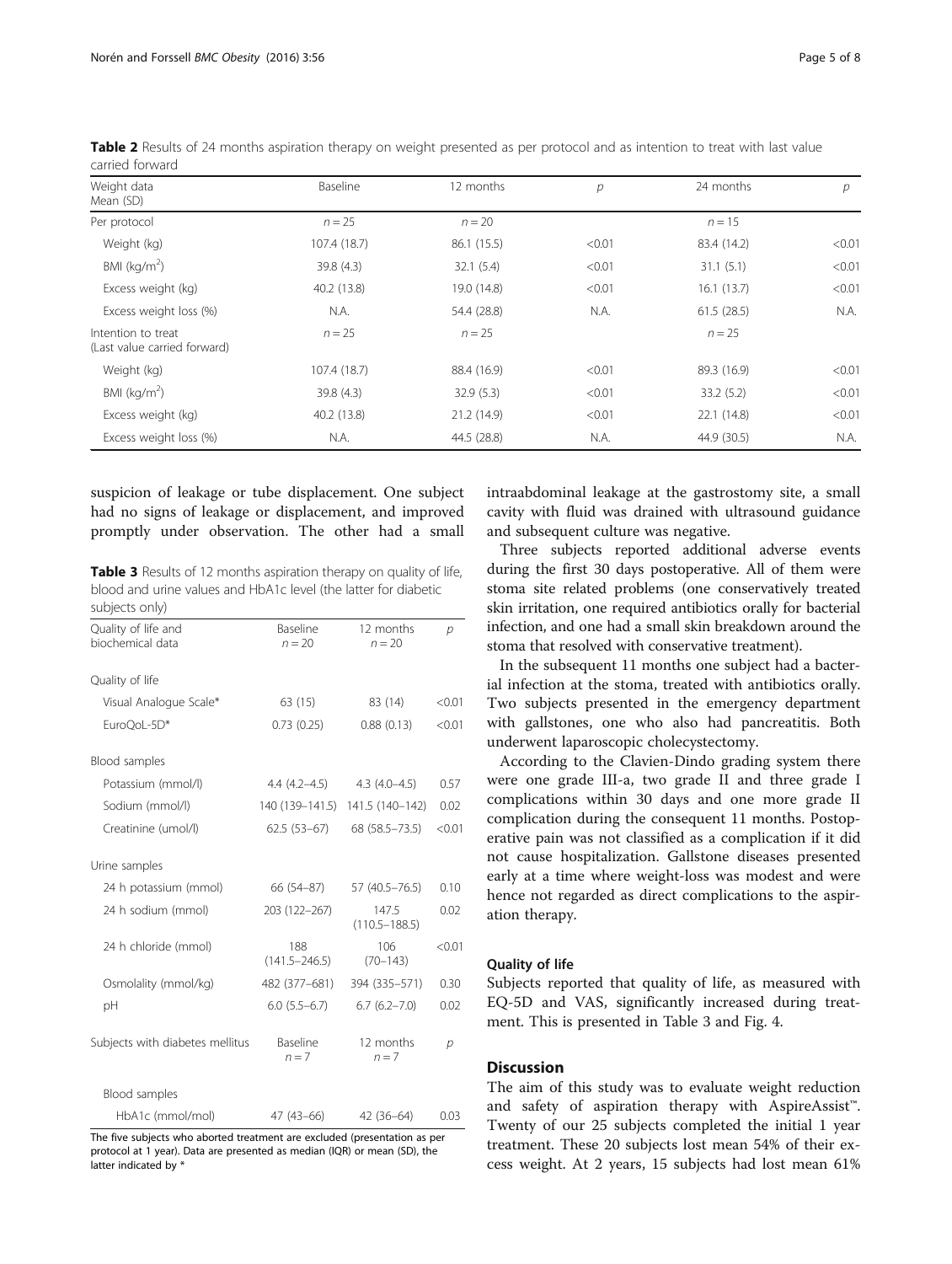<span id="page-5-0"></span>

of their excess weight. This weight loss surpassed our expectation and is nearly at the level of gastric bypass procedure and other major abdominal surgery for obesity. The subjects reported improved quality of life during treatment. There was neither mortality nor any event more severe than grade III-a according to Clavien-Dindo grading system.

The hypothesis of a possible compensatory increase in potassium secretion into urine, which could lead to chronic hypokalemia and subsequent risk of cardiac arrhythmia, was examined and rejected. We therefore conclude that prophylactic administration of potassium or proton pump inhibitors is unnecessary, if the patient does not use any potassium lowering medication (as for example diuretics). We also observed that aspiration therapy caused alkalization of urine and a reduced urinary secretion of chloride and sodium. We interpret this as a compensatory response due to loss of some hydrochloric acid.

Drainage of stomach content is only possible if the patient eats slowly and chews thoroughly. The patient gets a direct feedback regarding how well he or she chewed when attempting aspiration. Many subjects reported that the treatment has changed their eating habits, with slower eating and smaller meals. This change may in itself lead to a reduction in caloric intake. The previous study by Sullivan and his colleges [[17\]](#page-7-0) indicates that the treatment does not lead to increase in caloric intake.

Aspiration therapy requires patient cooperation, making compliance integral to success. Treatment can be intensified if there is indication of relapse with weight

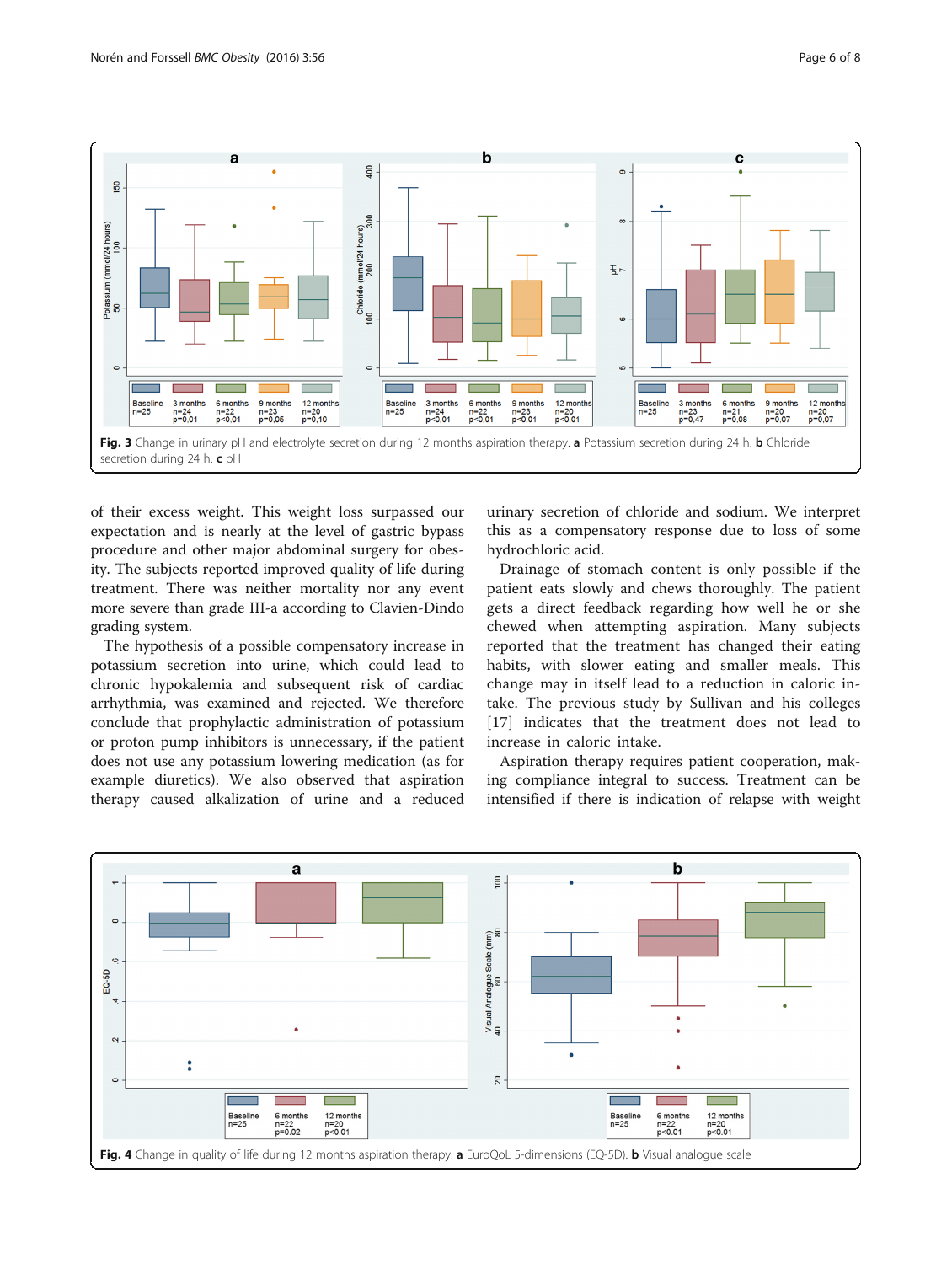<span id="page-6-0"></span>gain. Today we have no means of predicting compliance, but orderly persons with a capacity to follow daily routines seem to have a higher probability of success. In our study with 25 volunteers the drop out frequency was 20% the first study year, but 64% wanted to continue treatment for a second year (Fig. [4](#page-5-0)). The participants in our study reported an expected improvement in quality of life, corresponding to weight loss, despite the presence of a gastrostomy and the need to perform drainage of stomach contents three times daily.

Bariatric surgery is currently regarded as a golden standard for obesity treatment. Aspiration therapy provides a reversible, easily performed outpatient procedure that does not entail the risks associated with major abdominal surgery. AspireAssist® does not alter the anatomy of the gastrointestinal tract. In our experience so far, the AspireAssist® gastrostomy tube placement has not complicated subsequent laparoscopic bariatric surgery. One subject in our study underwent a gastric bypass procedure without any problems related to the prior gastrostomy stoma.

Limitation of this study is the combination of aspiration therapy and CBT without any control group. This study only encompasses treatment during 1 to 2 years. Long term patency is still unknown. It is our belief that once the desired weight goal is achieved many, if not most, patients will need to continue aspiration therapy, albeit possibly at a reduced frequency, to maintain weight stability. In order to determine this we have started a prospective study in which we will follow 50 patients with AspireAssist® and 50 patients with laparoscopic gastric bypass procedure for 5 years.

## Conclusions

Aspiration therapy is a safe method that allows the motivated obese patient to reduce his or her excess weight by half, thus improving quality of life, in 1 year's time. Long term results remain still to be investigated.

#### Abbreviations

BMI: Body mass index; CBT: Cognitive behavioral therapy; EQ-5D: EuroQoL 5-dimension; IQR: Inter quartile range; PEG: Percutaneous endoscopic gastrostomy; SD: Standard deviation; SEM: Standard error of the mean; VAS: Visual analogue scale; VLCD: Very low calorie diet

#### Acknowledgements

This study would not have been possible without the tenacious work of our research nurse Birgitta Vallin, for whose contribution we are truly grateful.

#### Funding

The authors have received research support for this study from the Scientific Committee of Blekinge County Council, SCBCC, Sweden (salaries for EN), Mina Medical AB, Limhamn, Sweden (equipment, salary for research nurse, fee for open access publishing and reimbursement for attending symposia), and Slanka Sweden AB, Malmö, Sweden (supplies).

#### Availability of data and materias

The dataset supporting the conclusions of this article is available in the Blekinge Center of Competence, Blekinge County Council, Karlskrona, Sweden or by contact with the corresponding author.

#### Authors contributions

HF designed the study and acquired the data. EN drafted the manuscript; both authors finalized the article. Each author interpretad the data and performed statistical analysis. Both authors had final approval of the submitted article.

#### Author's information

Henrik Forssell sadly passed away after a short time of illness during submission of this article. Henrik Forssell was an inspiration to all who knew him. His encouragements and his perceptive observations will be greatly missed.

#### Competing interest

The authors declare that they have no competing interests.

#### Consent for publication

Not applicable.

#### Ethics approval and consent to participate

The study was approved by the Regional Ethical Review Board in Lund, Sweden (EPN Dnr. 2012/121). All subjects provided written informed consent before participation. Trial Register ISRCTN 49958132. Retrospectively registered.

#### Author details

<sup>1</sup>Department of Surgery, Blekinge County Hospital, Lasarettsvägen, Karlskrona S-371 85, Sweden. <sup>2</sup> Blekinge Center of Competence, Blekinge County Council, Karlskrona, Sweden.

#### Received: 18 April 2016 Accepted: 2 December 2016 Published online: 28 December 2016

#### References

- 1. World Health Organization, Fact Sheet N° 311. [http://www.who.int/](http://www.who.int/mediacentre/factsheets/fs311/en) [mediacentre/factsheets/fs311/en.](http://www.who.int/mediacentre/factsheets/fs311/en) Accessed Jan 2015.
- 2. Freedman DM, Ron E, Ballard-Barbash R, et al. Body mass index and allcause mortality in a nationwide US cohort. Int J Obes. 2006;30(5):822–9.
- 3. Kroes M, Osei-Assibey G, Baker-Searle R, Huang J. Impact of weight change on quality of life in adults with overweight/obesity in the United States: a systematic review. Curr Med Res Opin. 2016;32(3):485–508.
- 4. Poirier P, Giles TD, Bray GA, et al. Activity, Obesity and Cardiovascular Disease: Pathophysiology, Evaluation, and Effect of Weight and Metabolism Loss: an update of the 1997 American Heart Association Scientific Statement on Obesity and Heart Disease From the Obesity Committee of the Council on Nutrtion, Physical Activity, and Metabolism. Circulation. 2006;113(6):898–918.
- 5. Bashkaran K, Douglas I, Forbes H, et al. Body-mass index and risk of 22 specific cancers: a population-based cohort study of 5.24 million UK adults. Lancet. 2014;384(9945):755–65.
- 6. Kral JG, Biron S, Simard S, et al. Large maternal weight loss from obesity surgery prevents transmission of obesity to children who were followed for 2 to 18 years. Pediatrics. 2006;118(6):1644–9.
- 7. Guénard F, Deshaies Y, Cianflone K, et al. Differential methylation in glucoregulatory genes of offspring born before vs. after maternal gastrointestinal bypass surgery. Proc Natl Acad Sci U S A. 2013;110(28):11439–44.
- 8. Roos N, Neovius M, Cnattingius S, et al. Perinatal outcomes after bariatric surgery: nationwide population based matched cohort study. BMJ. 2013;347:f6460.
- 9. Shaw K, O'Rourke P, Del Mar C, Kenardy J. Psychological interventions for overweight or obesity. Cochrane Database Syst Rev. 2005. doi:[10.1002/](http://dx.doi.org/10.1002/14651858.CD003818.pub2) [14651858.CD003818.pub2](http://dx.doi.org/10.1002/14651858.CD003818.pub2).
- 10. Sjöström L, Narbo K, Sjöström CD, et al. Effects of bariatric surgery on mortality in Swedish obese subjects. N Eng J Med. 2007;357(8):741–52.
- 11. Marsk R, Näslund E, Freedman J, Tynelius P, Rasmussen F. Bariatric surgery reduces mortality in Swedish men. Br J Surg. 2010;97(6):877–83.